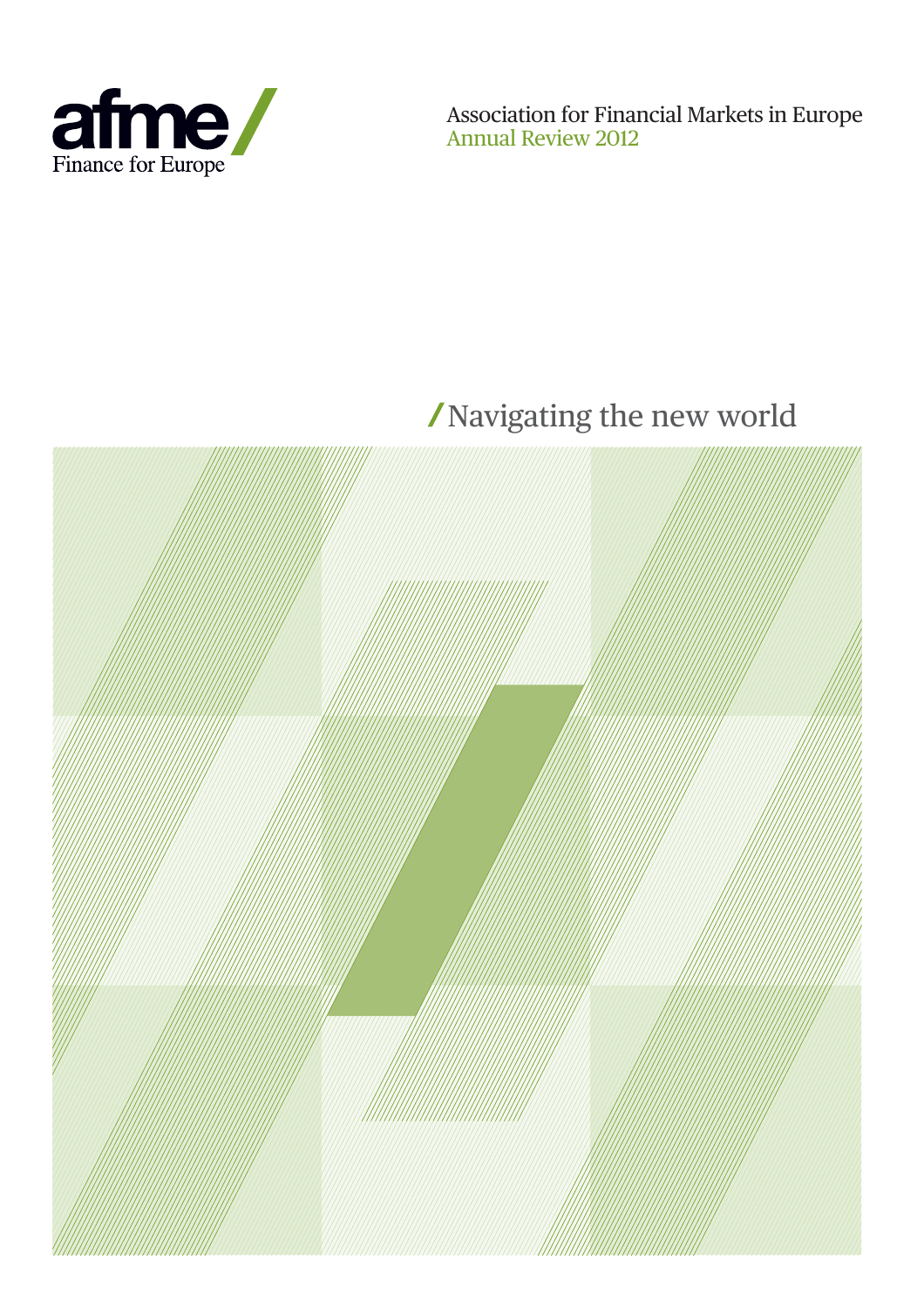The Association for Financial Markets in Europe advocates stable, competitive, and sustainable European financial markets that support economic growth and benefit society.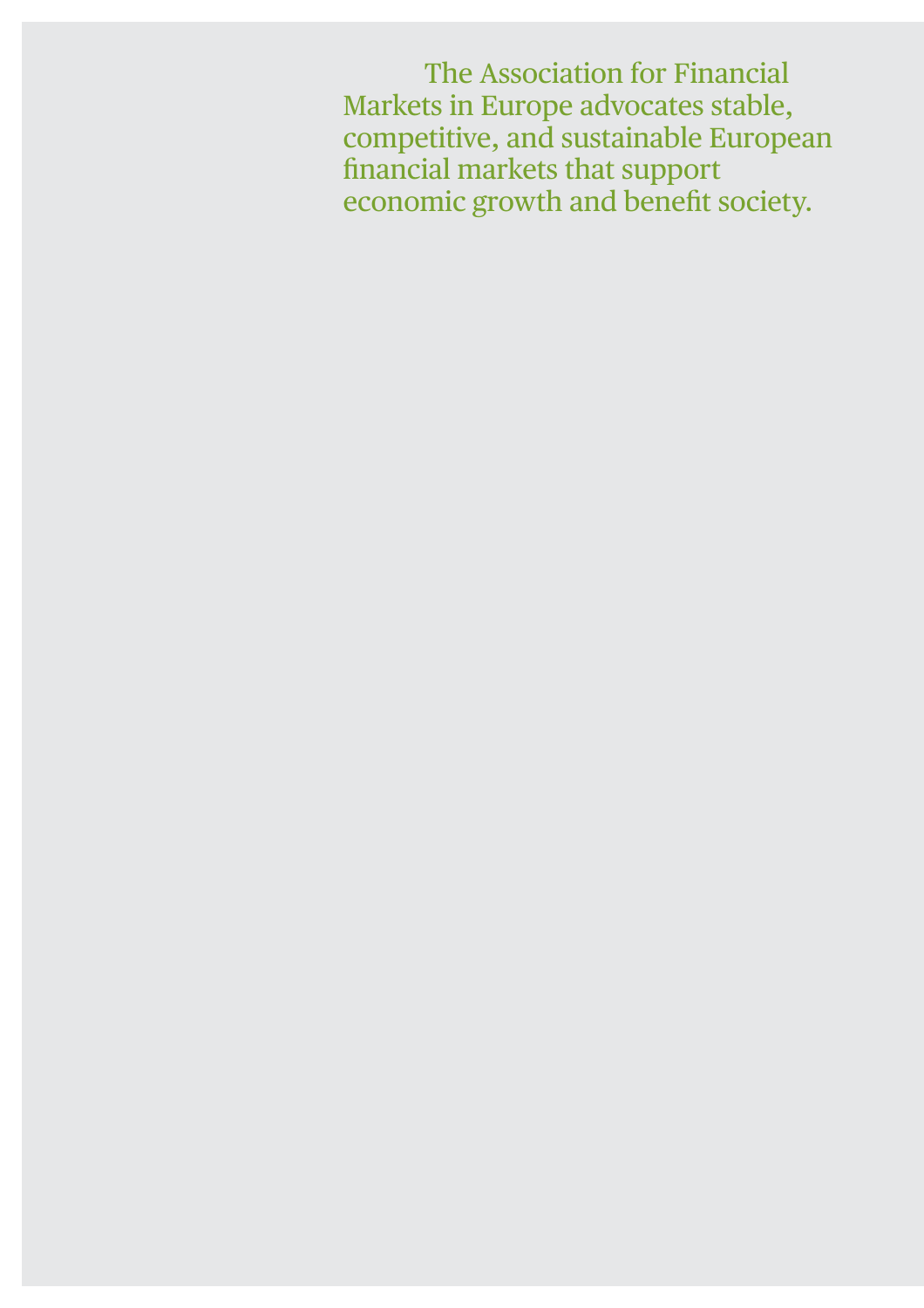By Gael de Boissard



#### In my view, 2012 sees our industry entering a new phase; the intense period of post-crisis rule-making gives way to the task of implementing the reforms and making sense of the brave new world we are supposed to operate in.

This is no small transition, nor is it limited to banks. It will take time for everyone involved in markets – whether in investment banking, on the buy-side, among corporate users or in positions of authority - to figure out the contours of this new, more regulated world. Yet getting it right is of vital importance, because society at large is going to have to live with the system for many years to come. There is no shortage of implementation issues. The complexities of the extra-territorial contradictions and confusion between regulations in the EU and US are an easy example. Let's assume those will be cleared up, through international cooperation, and industry work such as ours via the Global Financial Markets Association (GFMA).

But some issues are not purely about interpretation of rules. In Europe, the banking transition is intricately linked to the uncertainty surrounding sovereign debt. The system is caught between monetary union on one side, and no equivalent on the political or economic front. Is Banking Union the answer? How will it happen? And what will it mean for the UK to stay out, as host to a large part of Europe's wholesale financial services. The Banking Union is a project of vital importance - but it, too, raises all sorts of difficult questions, and highlights the challenges that we face in representing Europe's wholesale banking industry. Nor are regulation and government policy the only features of the new world. So too are new standards of business judgement and behaviour, and responsibility. Look no further than the continuing series of scandals and controversies affecting banks to realise how treacherous this world can be for those who are found wanting on any of these fronts.

These are daunting challenges. At AFME, we try to maintain a sense of perspective, and participate in shaping the new world while acknowledging the vital role played by banks and capital markets in the economy. Creating a stable environment in which wholesale banks can operate soundly is an essential condition for resolving the European crisis and generating economic recovery. This imperative has conditioned AFME's activities in the three years since it was formed. We engage constructively with the decision-makers to ensure that financial reforms achieve their objectives without detrimental impact on market users and the wider economy they serve. Our work on CRD IV and MiFid II in the past year is a good example, and so is the evidence we have provided on the damage that would be inflicted by a Financial Transaction Tax.

Technical debates aside, we aspire to play a wider role, for example in helping the industry rebuild its own reputation. We are conscious that this is the work of years, not days or months. But we can make a start now, in two ways: by educating people about changes taking place in the industry, and by initiating a new dialogue with policymakers and the public about how capital markets serve growth, investment and wealth generation. The change under way in wholesale financial services is transformational. The industry of 2012 bears little resemblance to that of 2007. It is safer, less leveraged, more focused on the needs of clients and the real economy. But there is more change on the horizon. The faster we emerge from this transition period, having changed business models and improved our reputation, the better. Only then can the anger aimed at the industry in recent years abate and the attention refocus on capital markets as enablers of economic growth.

This Annual Review contains ample evidence of work on all of these fronts, and of AFME's growing credibility as the voice of Europe's wholesale markets. I would like to thank our member firms, my fellow Board members and everyone who helped or otherwise engaged with AFME for their support in 2012. I look forward to working with you all in what continues to be a vital task for all stakeholders in the banking industry's health.

7th September 2012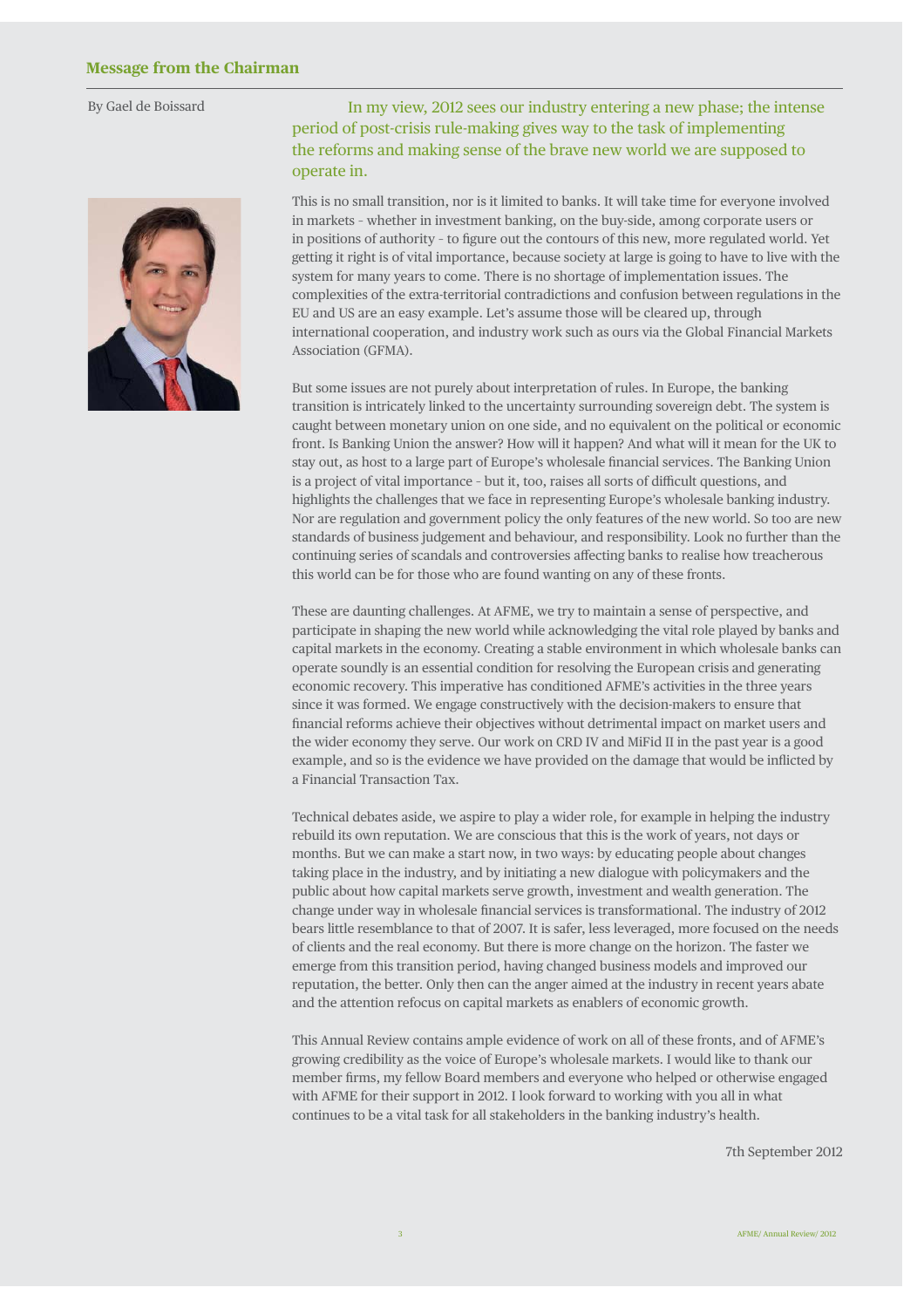

*Simon Lewis AFME's Chief Executive*

#### *A voice for Europe...*

A voice for capital markets across Europe is vitally important – not least because Europe is the world's largest single financial services market and the EU provides the regulatory framework. Over the past 18 months, we have fully staffed a Brussels office to drive our work.

Our programme of Board meetings this year has involved interactions with senior French and European regulators in Paris and a thought leadership event in Brussels attended by dozens of senior officials from the European Commission, European Central Bank and other authorities.

#### AFME has a key role to play in restoring trust and ensuring Europe remains a fair and open place to conduct capital markets business, says Chief Executive *Simon Lewis.*

 Five years ago, a lot of people probably hadn't heard of the term 'wholesale banking'. Today, for many, it defines the fallout from the financial crisis - it's often cited as the cause of economic collapse and sluggish lending rates to business, or blamed for costing taxpayers billions in bank bailouts.

There can be no denying that the wholesale financial industry faces a profound crisis of public confidence and that rebuilding trust will take years. This matters deeply to all of our members. But there is also an issue of much wider importance. A healthy modern economy requires a soundly managed banking system and well-functioning capital markets that command public confidence. Without them, Europe will take longer to return to sustainable economic growth, and job creation and investment will remain weak. That is why we work hard to advocate stable, competitive, sustainable European financial markets that support economic growth and benefit society. To those ends, we focus on three key areas:

#### **Representation**

The difficulties of the past five years have prompted a radical reappraisal - by both regulators and legislators, who have launched an unprecedented series of financial reforms, and by the industry itself, which is undergoing transformative change. Wide-ranging reform is necessary to restore confidence in the operation of our markets and our institutions, and to make both safer. But reform on the scale and at the pace currently being pursued can have unintended consequences, with negative repercussions for growth, investment and jobs.

 This is the uncertain new world that the industry will be living in for years to come. That means it needs a considered, knowledgeable and influential voice to help it navigate uncharted waters. Such a voice is also needed to help regulators make decisions that meet the demands of their primary constituents – but which allow the industry to serve them, too.

 AFME aims to provide a practical and constructive market view of the reform agenda and specific proposals within it. We can do this because we employ a highly skilled staff of policy and advocacy experts in London and Brussels and because we work so closely with the market practitioners from member firms who populate our Board, committees and working groups. The technical expertise we bring to regulatory discussions and the quality of our Board and committee members are unique assets.

We also have a role to play in analysing and articulating the significant changes under way in the industry – improvements in risk management, governance, remuneration and key market infrastructures, and of course the changing circumstances being brought about by the economic cycle and regulation. A strong and confident European wholesale financial sector has a vital role to play in the recovery from the crisis – in helping to stabilise markets and create the conditions for renewed growth and investment. We have plenty of work still to do to spread awareness that the industry is part of the solution.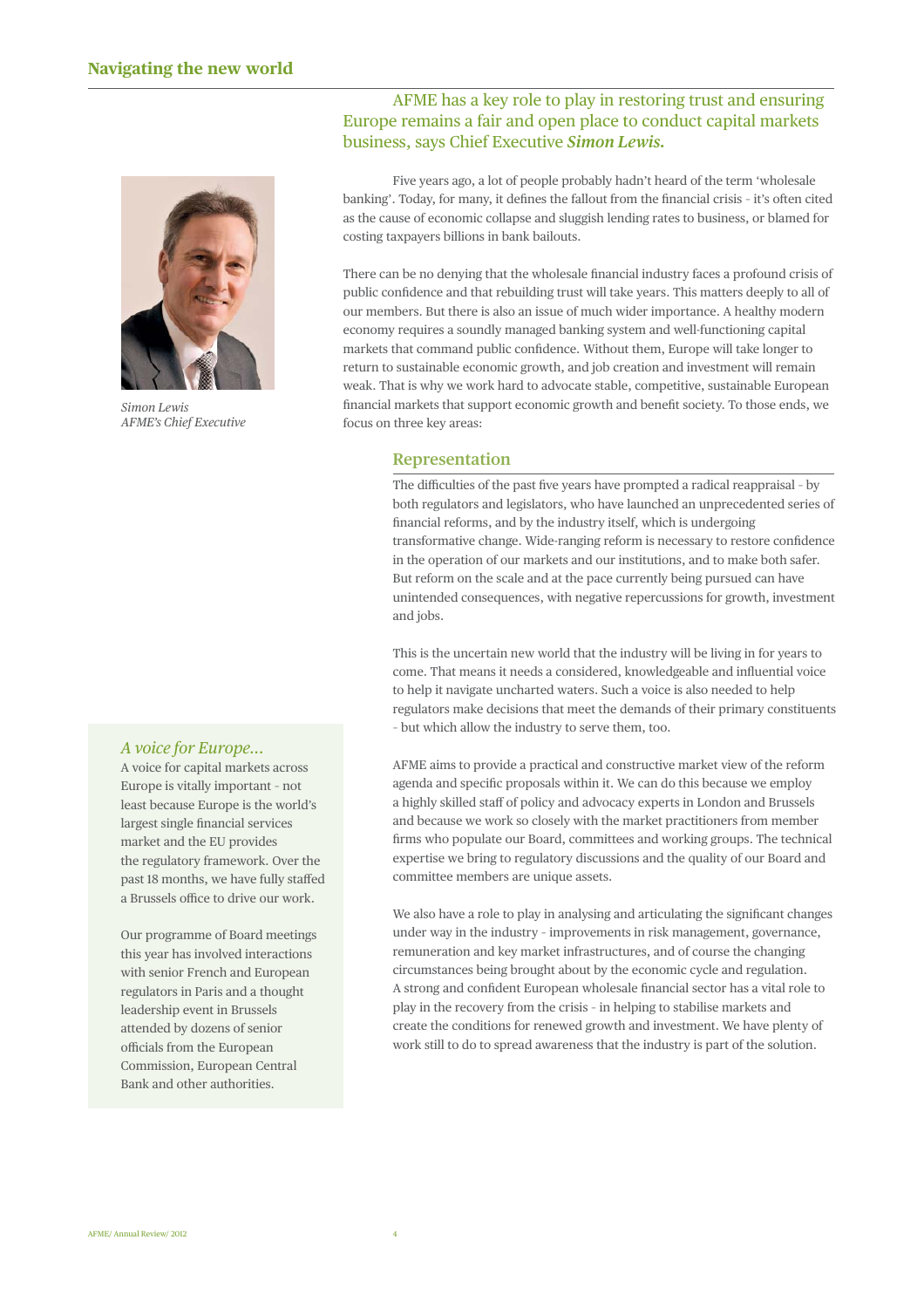#### *...and the world*

Since its inception AFME has also maintained a strong international connection, working particularly closely with industry associations in other regions of the world.

Our membership and current leadership of the Global Financial Markets Association (GFMA) offers the opportunity to leverage the resources of AFME, the Securities Industry and Financial Markets Association (SIFMA) and the Asia Securities Industry and Financial Markets Association (ASIFMA) to promote regulatory coordination at a global level. *[Read more on our global outreach on page 10].*

#### *Investing in Change*

What is refreshing is that the authors are outsiders rather than insiders. What they propose has the merit of objectivity as well as good sense. *Anthony Hilton,* London Evening Standard*, 1 February 2012*



#### Engagement

 That knowledgeable and constructive voice means nothing if it is not heard. Perhaps the most important role for AFME is engaging with policymakers and market participants to make it heard in the right places and at the right time. That means establishing a strong network of relationships in Brussels and other key EU capitals. It also means building credibility by providing clear evidence in support of our arguments, and reinforcing support by building alliances - for example with buy-side firms or "real-economy" companies that will inevitably be impacted by regulation. Over the past year, we have conducted hundreds of meetings with decision-makers in the European institutions and Member State Governments, as well as submitting and publishing numerous research reports. In the process, we have played an influential role in a number of areas central to our members' interests - and the future of the markets through which they meet their customers' needs.

#### **Policy priorities**

 **CRD IV** – where we are recognised as a leading voice on technical analysis of areas such as capital, leverage, liquidity and counterparty risk.

 **MiFID II** – comprehensive responses to the themes emerging in the negotiations.

 **Remuneration** – informing the debate on the potential impact of proposals within CRDIV.

**Financial sector taxation** – demonstrating the damaging impact of an FTT.

**Common Eurozone bond** – working closely with the ECB and Commission.

 **Global FX** – building relationships with the US Treasury, CFTC and ESMA to help establish a clearing exemption for FX forwards and swaps.

 **Securitisation** – launching the Prime Collateralised Securities (PCS) initiative to create a Kitemark for high-quality asset-backed securities.

 **Resolution and crisis management** – providing expert contributions to the debate in both the European Commission and globally.

#### **Promotion**

 Making our voice heard in the debates about the future of our markets is far easier if we win back the trust of the public at large. That relies on market participants showing good governance, excellent management and a clear contribution to the wider economy. It also needs those qualities, and the way the industry is changing, to be properly articulated in public forums.

Our book *Investing in Change* is a good example of frank and constructive communication, bringing in a range of independent and authoritative voices to frame the debate about financial reform and what needs to change. So AFME provides more than 170 members with a clear, united and informed voice at a time when our industry is facing some of the greatest challenges in its history. Over the third full year of its operation, AFME has shown that it understands the importance of these challenges – and has developed an organisation that is capable of meeting them. I would like to thank our Chairman and members of the Board for all their support.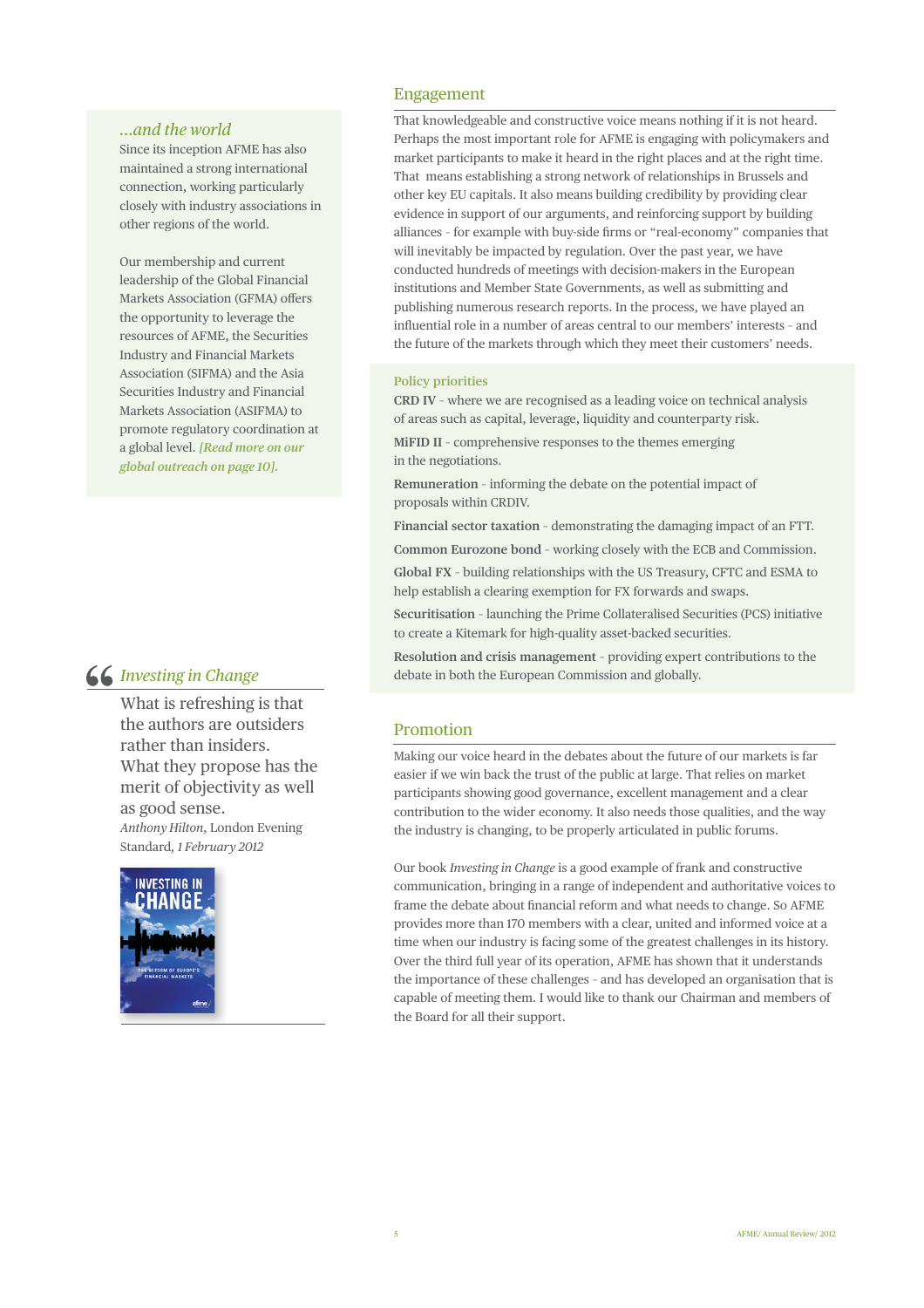With European and global capital markets in flux, there's never been a more important time for the participants to make their voices heard. AFME provides an effective platform for that advocacy.

 Constructive engagement with decision-makers is AFME's watchword. Our leadership team places great value on meeting the key players to advise them and help shape their thinking on the future.

That regulators and other policymakers find such encounters worthwhile is down to the market and technical expertise of AFME staff and the insight and authority of its member firms. It is that collective effort that gives us credibility.

Our output includes discussion papers, briefings, guides to best practice and regulatory updates. These not only set out AFME thinking, but also provide members with advice and support as their markets evolve.

AFME also hosts a variety of important forums for debate with key regulators, policymakers and industry figures. Our conferences on Asset-backed Securities and Market Liquidity are acknowledged industry leaders, complemented by a rich variety of specialist events on subjects such as Post-Trade, Government Bonds and Investing in Bank Assets. And we are steadily adding to this programme, with new events, both large-scale and intimate, planned for the next year. *[See the inside back cover for how our members shape the debate].*

#### **The key issues**

These forums are an effective way of shaping the future of our industry. Of course, a platform is nothing without a policy. With a broad member base and strong national, regional and international links, AFME is working on a wide range of issues at any one time. Our activities in 2012 have included making representations to standard-setters on the development of IFRS, helping policymakers design new ways for small and medium-sized enterprises to access capital markets, creating new standards of structure and disclosure in high-yield transactions, responding to an array of proposals for improving corporate governance and a host of other projects.

But several developments have risen to prominence for members over the past year and our work on them now and into 2013 is particularly significant.

#### **CRD IV**

 The new Capital Requirements Directive (CRD IV) aims to transpose the Basel III agreement covering areas such as capital, leverage, liquidity and counterparty risk into European Banking Law, which makes it an important priority for AFME members.

 We are recognised as a leading voice on technical analysis in this area. We delivered a considered response to the thousand-page CRD IV consultation in 2012. And we secured a number of positive amendments in the draft CRD IV Council and Parliament texts, including changes in relation to capital, the liquidity coverage ratio and the CVA exemption for corporates. Our Securitisation division also lobbied for the inclusion of high-quality securitisations in the liquidity buffers.

*European Public Policy* 

Good insights into developments at Council and European Parliament level. Clear and focused ideas on advocacy strategies but also receptive to members' input. Gabriele Holstein **LIBS**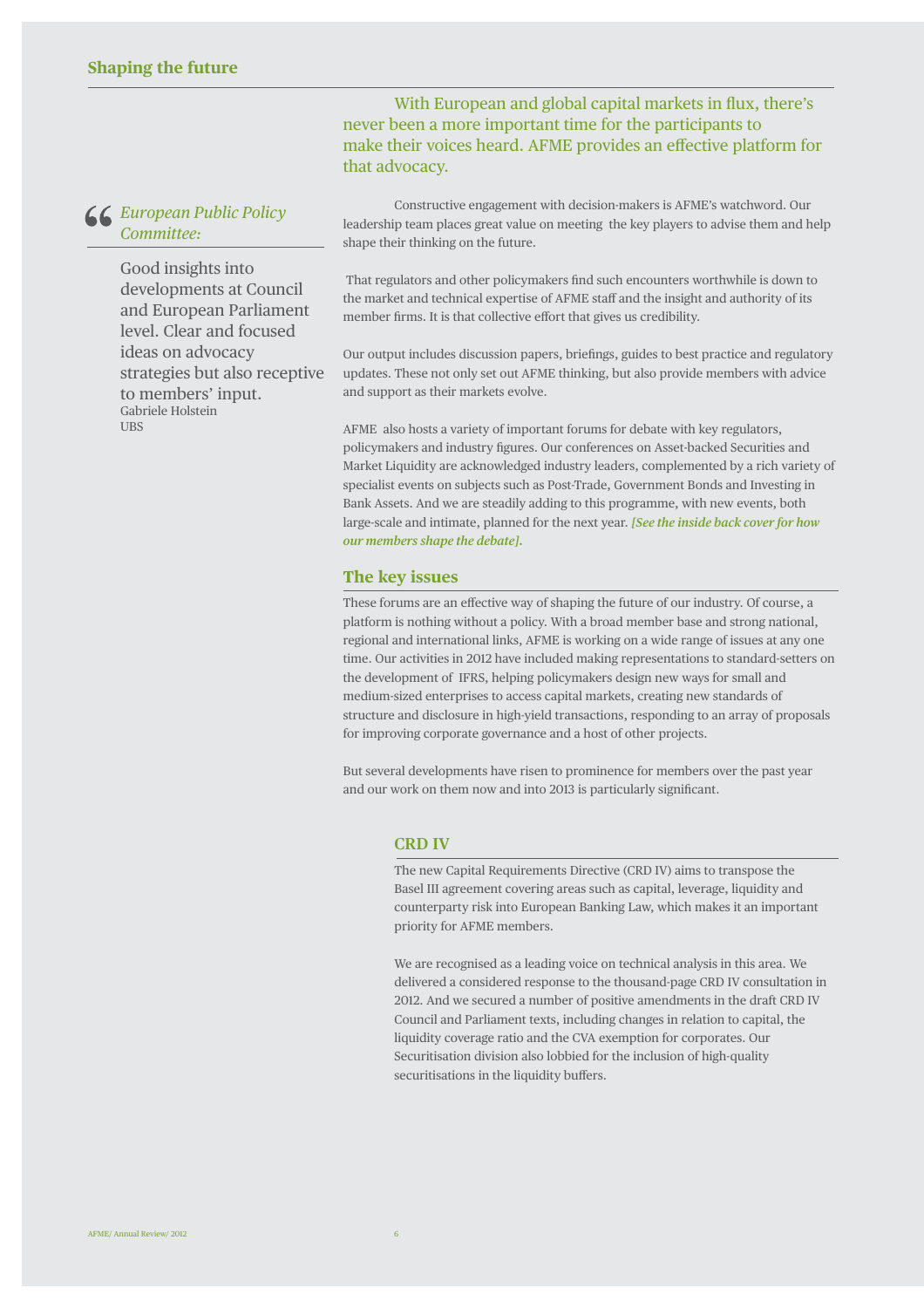MiFID II's proposal for pretrade price transparency, which includes greater quote dissemination and the equal access of actionable quotes to all clients, will harm current fi xed-income market

efficiency and liquidity. *AFME-commissioned TABB report on impact of MiFID II*

The proposed Financial Transaction Tax would not only reduce economic activity but would also be a highly inefficient way to raise public funds even on the Commission's own assumptions.

*AFME-commissioned Oxera report on impact of the Financial Transaction Tax*

#### *Compliance Division:*

Professional, well informed and thoughtful as to how to package and present the views of the industry to the difficult audience they have to deal with. Well respected by firms and regulators. Mark Hart Credit Suisse

#### **MiFID II**

 The European Commission's Review is a major undertaking with potentially material impact on a wide range of products and policy areas. While supportive of many elements in the Commission's proposals, AFME and its members have significant concerns about a number of aspects, including a proposal that operators of Organised Trading Facilities be barred from using their own capital to facilitate client trades and a sweeping provision to increase pre-trade pricing transparency (PTT). These were expressed in our response to the questionnaire circulated by Markus Ferber MEP and in a comprehensive set of proposed amendments to the Commission's proposal.

We also commissioned market research firm TABB Group to survey market participants about the potential impact of the PTT proposal on market liquidity, and the resulting report provided strong evidence of the harm it could inflict on issuers, investors and the real economy. Our aim is to assist policymakers achieve their objectives while avoiding a detrimental impact on the markets.

#### **FTT**

 AFME opposes any Financial Transaction Tax for the EU. It would have a negative impact on our member firms and on the European economy at large. We understand this is a controversial political issue, so we commissioned studies from independent consultancies Oxera and Oliver Wyman to lay out the potential costs and unintended consequences of the Commission's proposal. By engaging not only policymakers, but also with wider political and media debate and with "real-economy" companies and trade associations, AFME has given real weight to the arguments against FTT, which are ongoing.

With a new stamp duty taking effect in France, we have also been active in in Paris, helping members deal with its practical implementation in the summer of 2012.

#### **Common Bond**

 Whether and when to deploy a Common Eurobond is a political decision, but AFME's Common Issuance Working Group has contributed valuable technical insights to the European Commission's deliberations on the subject. And we have continued to operate as a focal point for dialogue between the European Central Bank and our members on the ECB's Securities Market Programme (SMP), and to provide key policymakers with confidential technical advice on market issues.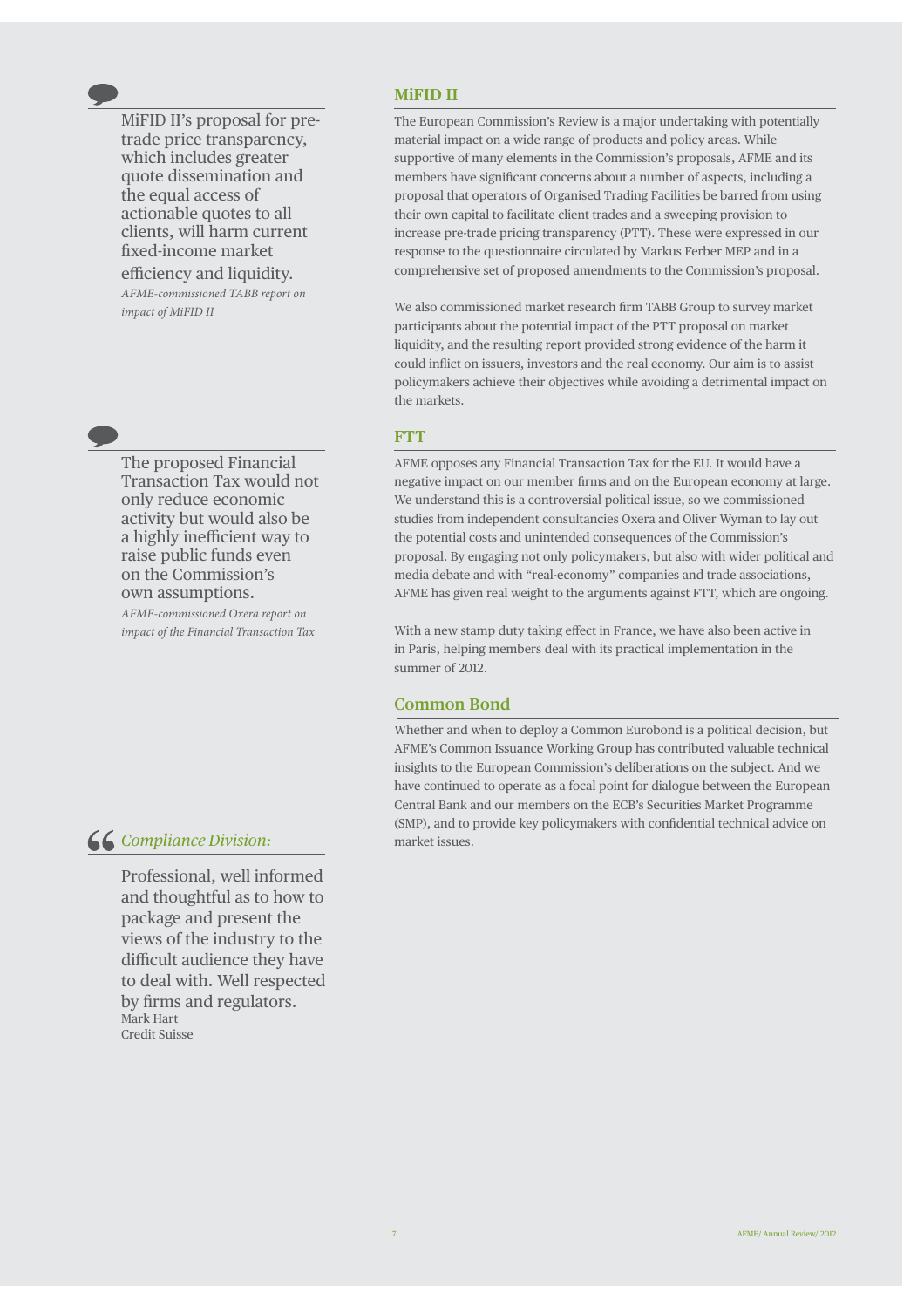#### *High Yield:*

[The high yield division] has been especially instrumental in brokering constructive discussions between a coalition of buy-side accounts and representative of the sell-side community as well as in a second phase the LMA. This has resulted in significant progress made on voting rights for senior secured bonds between bank lenders and bond holders as well as increasing transparency. Tanneguy De Carne Societe Generale

### 66

The ECB welcomes the initiative, which aims at increasing the attractiveness of asset -backed securities among investors and originating banks. A well -functioning ABS market in the EU would allow investors to diversify their investments and... thereby contribute to a smooth financing of the economy.

*Mario Draghi, President of ECB, commenting on the Prime Collateralised Securities initiative*

#### **Securitisation/PCS**

 Recent estimates show that some €650bn of senior unsecured and covered bond funding will mature in 2012 for European banks; for sovereigns, funding of over €900bn will be needed. As the sharp fall in bond issuance further deepens this funding hole, it becomes increasingly clear that a healthy Euopean securitisation market is critical to plug the gap. 'Real economy' securitisations are an important tool for the markets and businesses, and we have worked hard to restore positive sentiment towards them. Our Prime Collateralised Securities (PCS) initiative, launched in June, breaks new ground in creating a quality label for asset-backed securities that meet defined standards, with a view to enhancing market liquidity. The initiative enjoys strong support from European authorities such as the ECB and the European Commission, so there is reason to hope that over time, the establishment of PCS could encourage regulators to take a more positive view of securitisation and relax the penal capital weightings set out in Solvency II.

 On Solvency II itself, AFME released a survey of investors representing €5trn in global assets which confirmed the serious negative impact of the proposed capital charges – a message we highlighted in the appropriate forums.

#### **Industry structure**

 In January 2012, the European Commission established a High-Level Expert Group on structural aspects of the EU banking sector chaired by Erkki Liikanen. We have submitted a substantive response to the Liikanen Group on the structure of the European banking sector. Separately, we also made a submission to the European Commission's consultation on shadow banking.

#### **Resolution/Crisis management**

The issue of "too big to fail" banks lies at the heart of the financial crisis and is central both to the regulatory reform effort and to our members, so one of our most important tasks has been developing an authoritative position on European crisis management and resolution. AFME has taken a strong lead in urging the authorities to create a comprehensive resolution toolkit that makes all banks credibly and demonstrably resolvable. The Commission issued its draft directive on the issue in summer 2012. Helping develop a final directive that's simple and effective will continue to be our focus.

#### **Banking Union**

 It is becoming clear that there is political will in Europe to move towards a Banking Union, which may include integrated financial supervision, a European resolution fund and a single deposit guarantee scheme. Such a major change means this will be a key priority for AFME's Prudential Regulation and Advocacy divisions in 2013.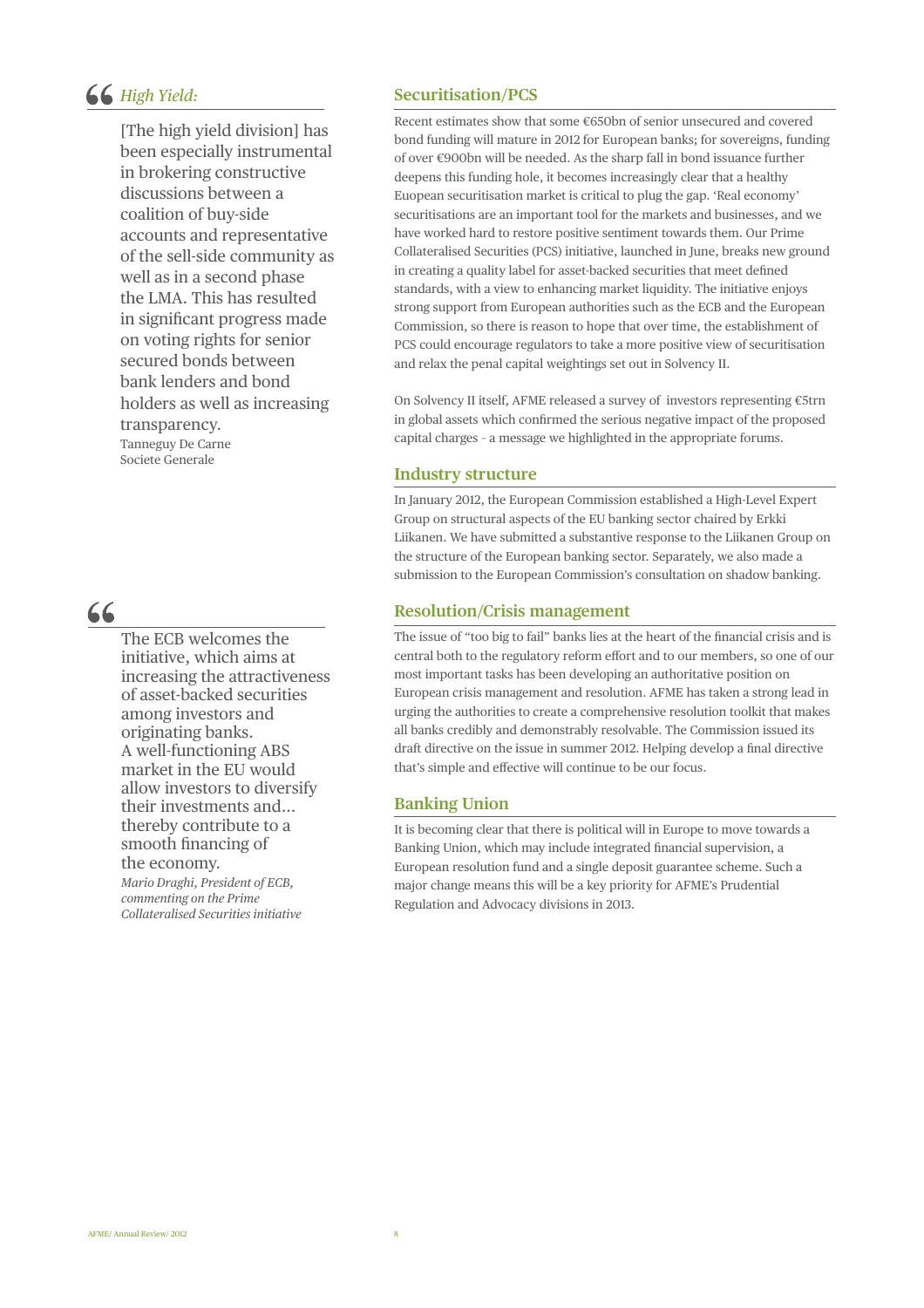#### *Securitisation:*

Securitisation has a key role to play in supporting Europe's economic recovery and AFME is driving numerous industry initiatives to help it fulfill that role. Steven Gandy, Managing Director and Head of Securitisation, Santander Global Banking and Markets

Structural regulation, including specific controls on activities, is unnecessary or inappropriate for European banking markets. The history of the financial crisis uncovers no link between the losses experienced by banks and their particular business models or size.

*AFME consultation response to the Liikanen report*

## 66

Restoring trust can create a more virtuous circle in which regulation is optimised, markets are safer and more transparent, and banks enjoy a measure of public acceptability as enablers of payment flows and economic growth without ever again making recourse to the support of governments and taxpayers. That is AFME's goal, as I am sure it is all of yours.

*Simon Lewis, Chief Executive, AFME, speech to* Financial News *dinner, 28 November 2011*

#### **Laying the foundations**

 While our eight areas of focus represent our current priorities, they are far from being an exhaustive list of AFME activities. Other efforts are also laying the foundations for a restored, robust and trusted financial service environment.

 We have developed standard forms and best practice initiatives for members in high yield and prime brokerage markets and become a forum for dialogue between buy-side and sell-side. AFME has also been busy across Europe negotiating on post-trade issues, for example advocating non-discriminatory access of trading venues and central counterparties (CCPs) to one another to ensure open competition in the trading and clearing of financial instruments.

 We commissioned leading performance and reward consultancy McLagan to analyse sector remuneration in the wake of the financial crisis and published the findings in April 2012. The report showed a sharp drop in investment banking pay and a range of other structural changes in remuneration including much greater use of deferrals and withholding arrangements and a dramatic shift from cash bonuses to payment in shares and bonds. This allowed us to show that the industry has put in place greater transparency and better governance in its reward schemes and has made big strides in aligning pay to risk-adjusted performance.

#### **The year ahead**

 Our strategic priority for 2013 is helping to shape the environment for Europe's wholesale financial markets - working to make them stable, efficient and competitive, and to rebuild public confidence.

- Ensuring that new capital market and prudential reforms allow the wholesale markets to maintain their core function of financing the wider economy effectively.
- Informing and advancing debate on pivotal questions in areas such as structural reform and taxation.
- Supporting European authorities in their continuing efforts to build a strong and effective supervisory framework for the Single Market.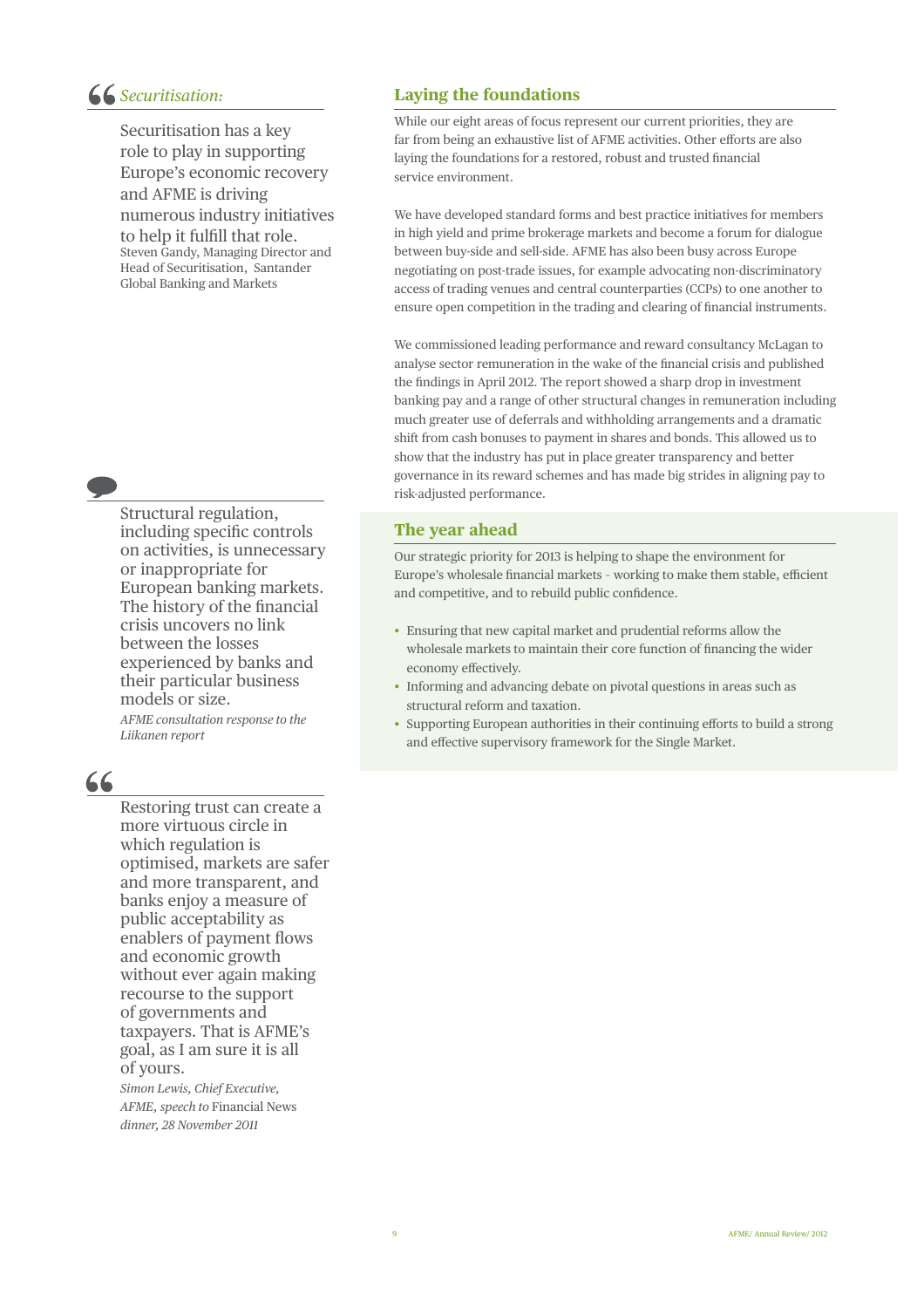

In light of the increasingly global nature of regulatory reform initiatives, AFME has been active in the Global Financial Markets Association.

AFME is a member of the Global Financial Markets Association (GFMA), a forum for global systemically important banks (G-SIBs). Together with our partner trade associations – the Securities Industry and Financial Markets Association (SIFMA) in North America and the Asia Securities Industry & Financial Markets Association (ASIFMA) - GFMA represents the common interests of the world's leading financial and capital market participants. Through the GFMA partnership, each member trade association operates independently and is funded by its own regional members. When a specific issue clearly represents a common interest that transcends regional perspectives, GFMA coordinates on-the-ground advocacy efforts in each region.

In 2012, AFME CEO Simon Lewis became CEO of GFMA, a position he will hold for two years. In the past year, the GFMA board has expanded, as has its list of priorities. This year saw key meetings and extensive correspondence with leading regulators, politicians and central bankers on issues ranging from the negative effects of extraterritorial legislation to effective resolution regimes.

#### **The global issues**

Foreign Exchange is the most global of markets. GFMA's Global FX division, with 22 members accounting for more than 90% of the global FX market, now operates as a truly international organisation, engaging with regulators, central banks and lawmakers on three continents on behalf of a membership base united in its focus on maintaining a well-functioning global market. The division has engaged with groups in multiple jurisdictions worldwide and has become one of the industry's key central discussion and decision-making forums.

The division's key objective is to push for international regulatory convergence and to ensure that the global FX market does not fragment, driving up costs for end users. In addition, it takes a close interest in issues of market structure and infrastructure, for example setting out recommendations relating to unique transaction identifiers and subsequent trade workflows within FX markets.

A further development for GFMA in 2012 has been the establishment of a Commodities Working Group (CWG), which aims to create a more level regulatory playing field for those markets.

This group has already established itself as a driving force on issues such as Regulation on Energy Market Integrity and Transparency (REMIT – which brought new reporting and compliance burdens for the brokerage community).

Other priorities include the new transparency requirements in the European wholesale gas and power markets; opposing position limits on a global scale; and working with the G20 on issues such as IOSCO's consultation on the Functioning and Oversight of Oil Price Reporting Agencies.

Beyond FX and commodities, AFME and its affiliates have engaged in a number of issues globally through GFMA, including the definition of capital and credit risk adjustments and the development of concrete proposals on the implementation of a global Legal Entity Identifier system. GFMA has also been vocal on the increasing problem of extraterritoriality, whereby we have advocated that regulators implement reforms in a coordinated and consistent manner as many member firms face overlapping or conflicting regulatory requirements in different jurisdictions.

In 2012, GFMA has focused on the specific issues of G-SIBs, including leading an industry response to the G-SIB Common Data Template, a G20 mandated initiative aimed at closing data gaps that proved costly during the financial crisis and that will facilitate developing and implementing macroprudential policy tools to promote the resilience of the global financial system. GFMA has also been active in advocating for the global harmonisation of recovery and resolution-planning documentation.

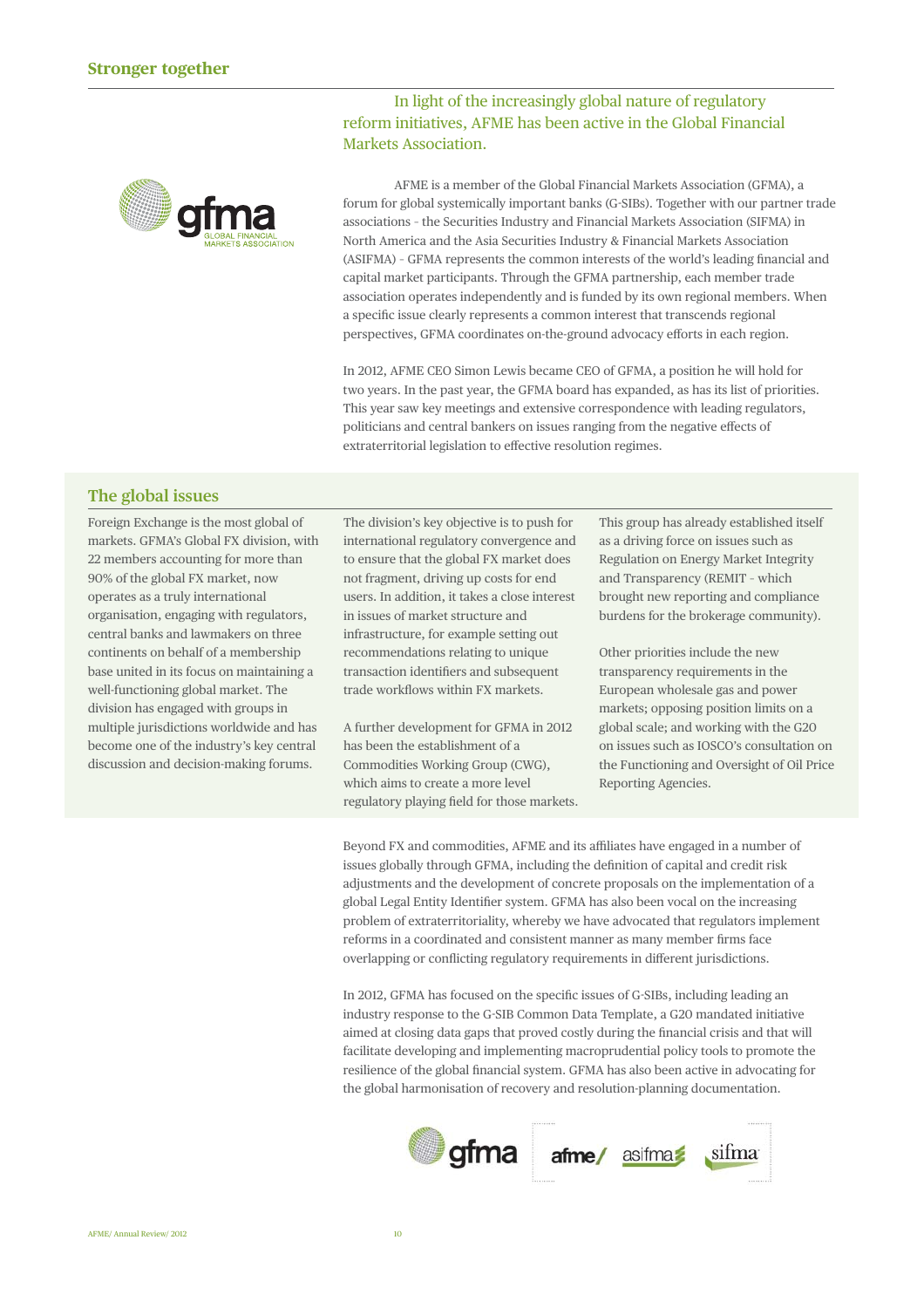We are developing our services and resources to give members a greater voice and help them make sense of the ever-changing regulatory landscape.

Our success and influence as an organisation rest on the breadth and engagement of our member firms. To ensure this engagement, we encourage and enable members actively to participate in AFME divisional Boards, committees and working groups.

This gives our members real influence. Members can contribute to and shape the consultation process, provide data and have an important say in developing recommendations that will be shared with regulators and policymakers.

Divisional Boards and Committees meet regularly, while working groups meet on a more ad hoc basis. Our diverse and widespread membership base creates useful networking opportunities.

#### **Stay informed**

We offer a number of networking opportunities for our members, as well as a range of resources to ensure they are kept informed about, and involved in, regulatory developments and industry events and conferences.

With the pace of regulatory reform intensifying, AFME keeps members up to date with the constant changes in legislation and government initiatives. This can save costs and improve efficiency when members are dealing with compliance and regulatory issues.

Our monthly newsletter informs members on activity in their division, provides an overview of AFME's work and details new members. Members can receive free subscriptions to the GFMA Global Weekly Update and SmartBrief. We also offer reduced admission rates to many AFME events, conferences and workshops, which present speaking opportunities for members.

Find out more about AFME's membership options and how to join on the membership pages of AFME's website at: www.afme.eu

#### **Who are our members?**

*Full members,* who can take part in the full range of AFME activities, include global and regional banks, corporate finance advisers and brokers.

*Associate members* tend to have more specific interests, and can participate in the high-yield and securitisation divisions and other selected divisional working groups. Typical associate members are accountancy and law firms, data and services providers, investors, ratings agencies, stock exchanges and trustees.

#### **Fully briefed**

Members can take part in members-only briefing calls, which are led by policy experts and specialists from within the member community, focusing on topical regulatory issues. These monthly calls provide analysis and insight into proposed regulations, and include a Q&A session. We often join forces to host calls with organisations such as SIFMA, ICMA or ISDA.

Visit AFME's website (www.afme.eu) to sign up to be notified of forthcoming briefing calls or to listen to previous calls.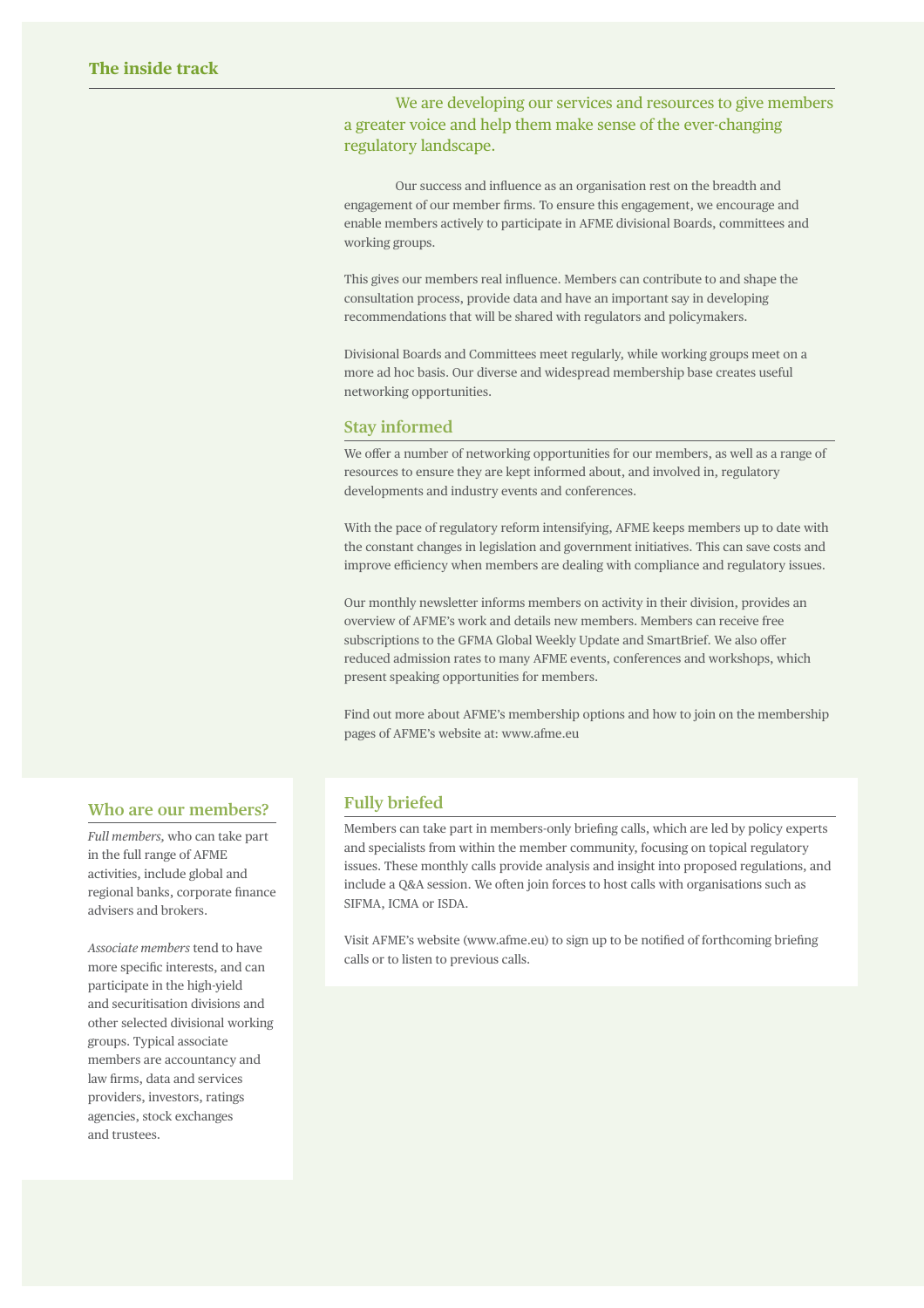#### **Board member firms:**

Banca IMI Bank of America Merrill Lynch Barclays BBVA BNP Paribas BNY Mellon Citi Crédit Agricole Credit Suisse Deutsche Bank Goldman Sachs **HSBC** ING JP Morgan Lloyds Banking Group Morgan Stanley Nomura RBS Société Générale UBS UniCredit

**Policies and products**

## AFME members in 17 16 countries



5,00 delegates attending

AFME events in seven European locations

 $4,20$ participants in our regular briefing calls

# **The** *voice* **of Europe's wholesale financial markets**

*\*Figures are annual totals*

#### **Primary Dealers/Rates Fixed Income Equities Prudential Policy and Compliance Global Covered Bonds Trading Securitisation Credit Prime Brokerage High Yield Post Trade Equities Trading Equity Capital Markets Corporate Finance Regulation Resolution/Crisis Management Compliance Accounting Tax/VAT Foreign Exchange (FX) Commodities**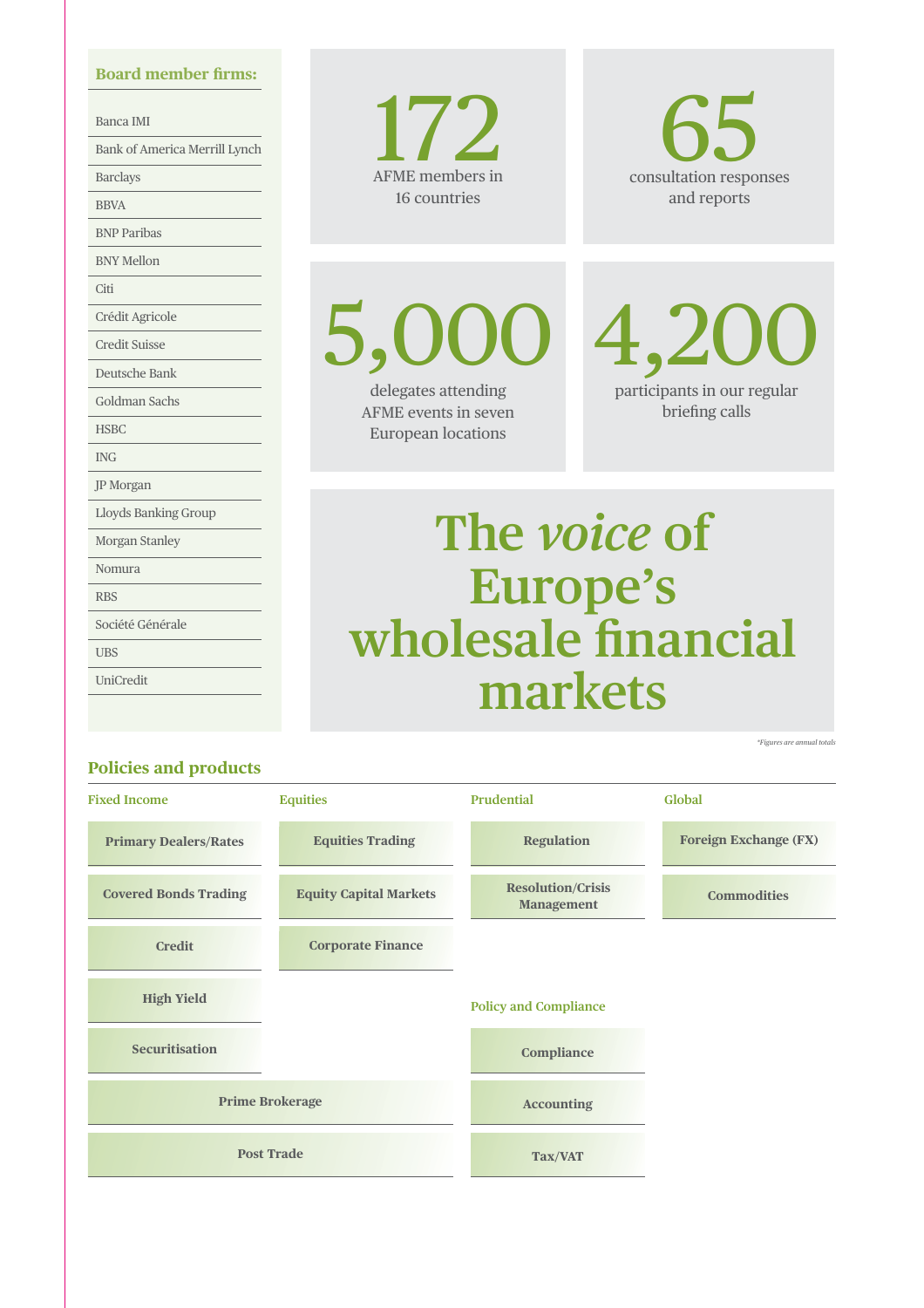#### **Highlights from AFME's events calendar**

Through a full range of conferences and events, AFME helps members stay abreast of regulatory reform.

#### **2012**

2 October 7th Annual European High Yield Conference London

2-3 October AFME/ABI Italian Funding Conference – Securitisation and Covered Bonds Milan

8-9 November 7th Annual European Government Bond Conference Brussels

27 November 4th Annual AFME/ESF Spanish Funding Conference Madrid

#### **2013**

23 January 11th High Yield Annual Dinner London

13 February 8th Annual European Market Liquidity Conference London

15 March\* 2nd Investing in Bank Assets Conference London

23 May\* 6th Annual European Post-Trade Conference London

18-20 June Global ABS Brussels

19 June High Yield Mid-Year Reception London

2-3 October\* AFME/ABI Italian Funding Conference Securitisation and Covered Bonds Milan

17 October\* 8th High Yield Conference London

*\*To be confi rmed.*

*Pictured:* 

*Key figures at AFME events, including the Bank of England's Paul Tucker, ESMA CEO Verena Ross, Kaye Swinburne MEP and former ECB President Jean-Claude Trichet.*

*To view the latest additions to AFME's event calendar, visit the events pages on AFME's website.*